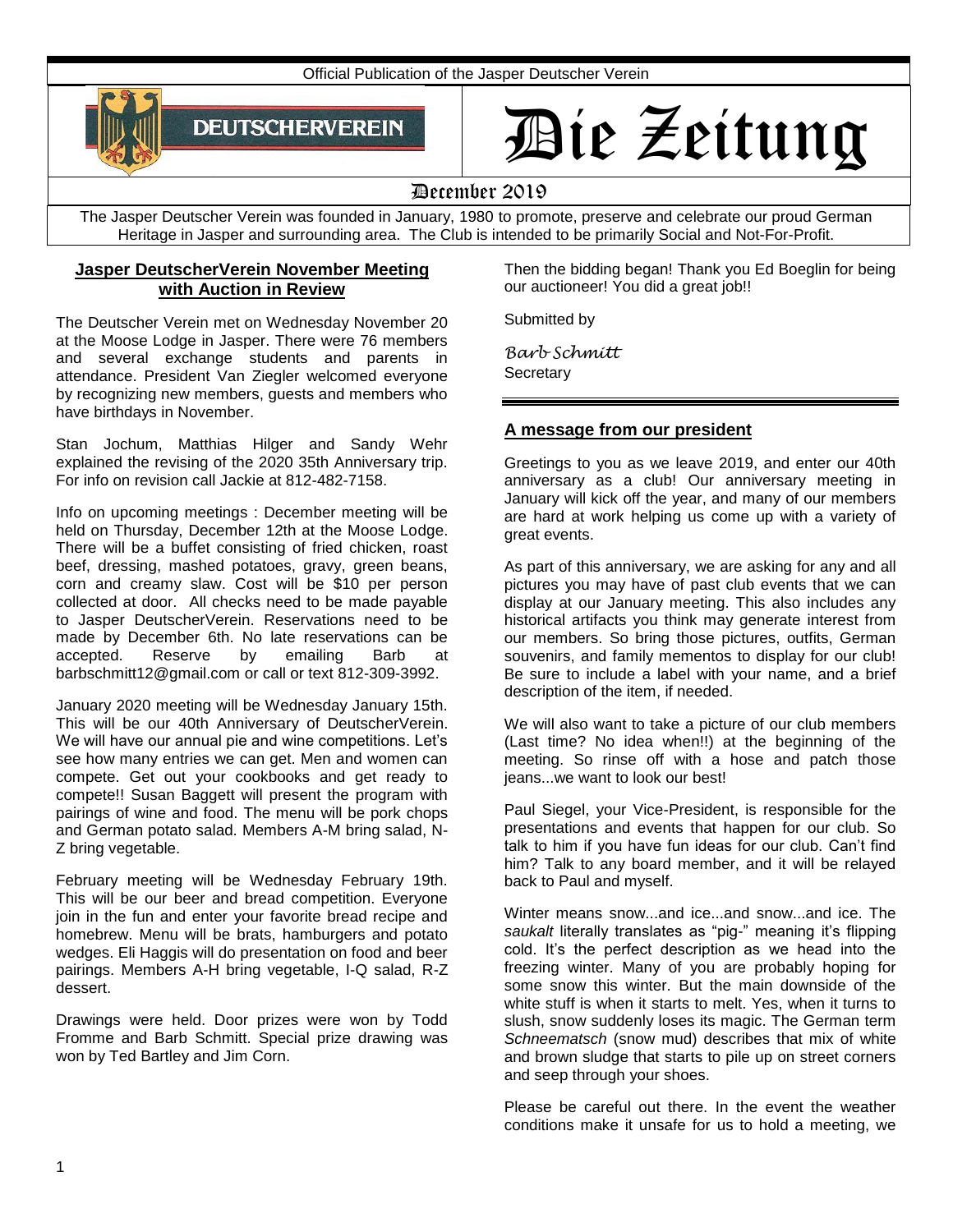will have it announced as early and in as many different ways as possible. Your safety is most important!

*Van Ziegler* President

# **A message from our treasurer**

Thanks to all members who attended the November Auction meeting. Thank you to our Auctioneer, Ed Boeglin, who kept the bidding fun while moving through the vast array of items. Thanks also to Van Ziegler who helped to organize the donated items for the students to display for the auctioneer. Each of the students introduced themselves and displayed the items for bidding at the auction. We had another strong fundraiser to benefit our students who are working hard to raise money for the 19<sup>th</sup> exchange in the program. Bids and donations to round up purchases totaled to \$1471.00 raised for the students.

Your club's financial condition remains healthy and adequate to continue to support our mission to promote, preserve and celebrate our proud German Heritage. On December 2, 2019, at your Club's Board meeting, results of 2019 financial performance were reviewed by board members and budgets for 2020 were determined and approved. Funding of opportunities for us to celebrate our club's 40<sup>th</sup> anniversary in 2020, as well as funding to support activities planned for opening ceremonies at Strassenfest, were included in discussions.

We will begin collecting 2020 dues at the December Christmas Meeting. For those who are unable to pay at the meeting in person, we will appreciate receiving a check mailed to: Jasper Deutscher Verein, P O Box 15, Jasper IN 47547-0015

Wishing all a Merry Christmas and a Happy New Year!

*Mike Ackerman* **Treasurer** 

# **Upcoming Events – Mark Your Calendars**

# **Dezember**

**Dezember 12, 2019-Thursday-Moose Lodge** – Annual Christmas Dinner buffet followed by a Christmas Dance featuring Adam Tenbarge of DJ Master Tunes. He will play waltzes, polkas, rock-n-roll, and maybe even a Chicken Dance or two!!! This is a "DO NOT MISS" event. Santa may even make an appearance!!! Buffet meal consisting of fried chicken, roast beef, dressing, mashed potatoes, green beans, corn, creamy slaw, and bread and butter, plus dessert. The price is \$10 per person. Check made payable to the Jasper DeutscherVerein. Doors open at 6pm. Reservations

will be needed by Friday, December 6<sup>th</sup>. Email Barb at barbschmitt12@gmail.com or call 812-309-3992.

#### **Januar**

**Januar 15, 2020-Wednesday-Moose Lodge** - January 2020 marks the 40th anniversary of the founding of our German Club! We're hard at work getting ideas on how to make this meeting special. This is also our annual homemade wine judging and pie tasting events, so there will be nothing to "wine" about at this meeting! And keep your forks from the meal...there's pie-tasting after the judging! Get out your cookbooks and get ready to compete!! Susan Baggett will present the program with pairings of wine and food. The menu will be pork chops and hot German potato salad. Members A-M bring salad, N-Z bring vegetable. We will all enjoy the pies and birthday cake!!!!! Doors open at 6:00pm with wine and pie registration. Festivities begin at 6:30pm.

#### **Februar**

**Februar 19, 2020-Wednesday-Moose Lodge** -. This time it's homemade beer and breads. Many people don't know this, but in ancient times, "Beer and Bread" was a common Egyptian greeting between people. Our evening will include a LOT of greeting! Menu will be brats, hamburgers and potato wedges. Eli Haggis will do presentation on food and beer pairings. Members A-H bring vegetable, I-Q salad, R-Z dessert. Doors open at 6:00pm with homemade beer and bread registration. Festivities begin at 6:30pm.

#### **März**

**März18, 2020-Wednesday-Moose Lodge** – The guest speaker for the March meeting is Mr. Clayton Boyles, Executive Director of the Dubois County Community Foundation. He will be providing a brief history of the organization, the current philanthropic endeavors, the future of the organization, and the Jasper DeutscherVerein (German Club) German Heritage Endowment. The Club will furnish a Spaghetti and Garlic Bread dinner, requesting members A-H bring a side dessert, I-Q a veggie, and R-Z a salad. Doors open at 6:00pm and festivities begin at 6:30pm.

# **April**

**April 15, 2020-Wednesday-Moose Lodge** – Agenda-TBD – Meal: Pork Steak and German fries.

# **Ma**i

#### **Mai 20, 2020-Wednesday-Moose Lodge**  Ι

**Juli Juli 12, 2020-Sunday-Moose Lodge** – StrassenVORfest - Noon to 3pm – More details to follow

**August**

**July 30 – August 2, 2020** – Strassenfest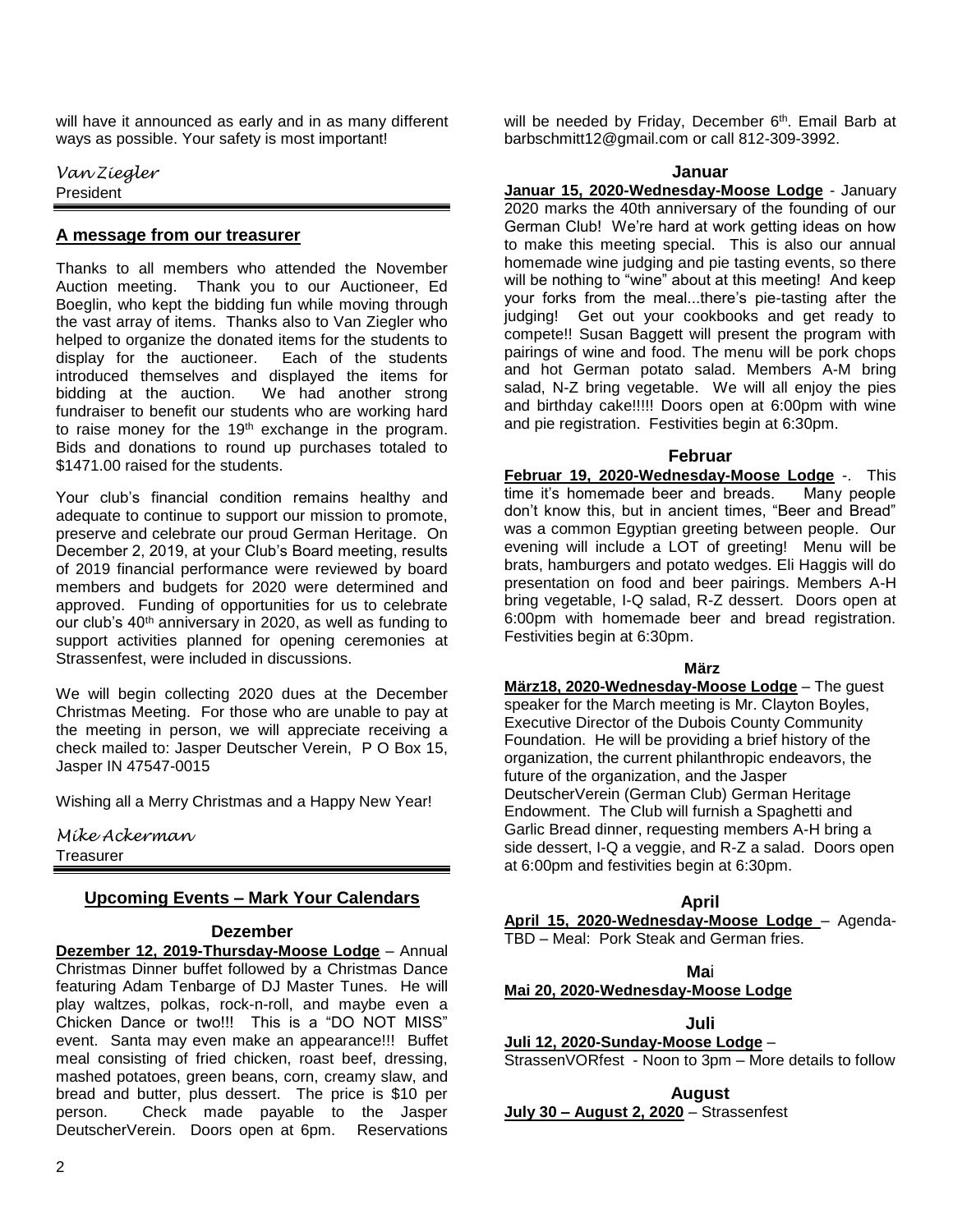#### **August 30, 2020-Sunday-Jasper Outdoor Recreation**-Family Picnic – More details to follow

# **Welcome to all our New Members!!!!!!!!!!**

**In addition to this newsletter, additional information on the Jasper DeutscherVerein can be gotten on the website – [www.jaspergermanclub.org](http://www.jaspergermanclub.org/) or be sure to "like us" on Facebook at Jasper DeutscherVerein and Sister Cities of Jasper**

# **Address Changes for Newsletters – Also for "Snowbirds" With Temporary Address Change**

Would all members who are going to be gone for any period of time, please notify Patti Goepfrich at 812-482- 4821 or pmgoepfrich@gmail.com with your new address so we can forward your newsletter to you. This keeps us from having to pay double postage and assures you to receive all newsletters while you are away from home. Having your mail forwarded while you are gone will not work, simply because of the "Return Service Requested" stamped on our newsletter. This is stamped to let us know when someone has moved. The Post Office informs us of new addresses if you have permanently moved.

# **News from Sister Cities of Jasper, Inc.**

As a paid member of the Jasper DeutscherVerein, \$ .50 of your dues goes to Sister Cities of Jasper, Inc. making each Jasper DeutscherVerein member a member of Sister Cities of Jasper, Inc.

Pfaffenweiler, Germany and Jasper, IN will celebrate their 35th Anniversary as Sister Cities in June of 2020 in Pfaffenweiler. Call Jackie at 812-482-7158 for details of the trip.

# **History of German Nutcrackers- Get a Nutcracker for Your Home!**

I love how the History of German Nutcrackers is tied up in a Fairy Tale….how perfectly German!

Once upon a time, a farmer offered a reward for anyone who could help him easily open the Walnuts from his tree. A Carpenter said he should saw them open. A Soldier told him he should SHOOT the nuts (I can't imagine what he thought would be left of the nut…). Finally, a puppet maker brought him a brightly painted wooden doll with a strong jaw designed to crack the nuts. The Farmer was delighted! And rewarded the puppet maker with his own workshop.

And a cottage industry was born.

#### History of German Nutcrackers

German Nutcrackers in the shape of Soldiers or Kings have been in use since the 15th century! The unsmiling figures are thought to be lucky, and provide protection for the household as they stand sentry on the mantle. The most famous Nutcrackers come out of Sonneberg in Thuringia, and from the Erzgebirge (Ore Mountains). The Erzgebirge originally made money from mining… but as the mines played out, miners used their woodworking skills to create toys and Christmas figurines that were sold at Christmas Markets around Germany. A "good" Nutcracker could be made from up to 130 carefully assembled pieces! Originally, the jaws were strong enough to crack walnuts. Today's Nutcrackers are more decorative, only good for peanuts. (And if the Nutcracker belongs to my mother… you better not DARE put any nuts in its mouth!)

#### Nutcrackers in America

Today, Nutcrackers are a common Christmas decoration here in the US, but how did that happen? In the 1950s Soldiers stationed in Germany started visiting the Christmas Markets. They were captivated by these brightly painted wood "Soldier" Nutcrackers, and brought them home. Right around then Tchaikovsky's ballet, The Nutcracker Suite was becoming a popular Christmas Event, and so demand for Nutcrackers skyrocketed! Sadly, the increased demand means the market is flooded with cheap knock-offs from China… and the Steinbach family company, after over 250 years of creating hand-crafted works of art, declared bankruptcy and shut its doors for good in 2016. They have since reopened!

Today Nutcrackers come in a wide range of styles… from the classic Red Soldier to a Camophlage Soldier... from King Ludwig II to Green Bay Football Nutcrackers. Whatever you choose, you can be sure that this little work of art will give you much enjoyment as it watches over your family during the holidays.

**(taken from: https://germangirlinamerica.com/history-ofgerman-nutcrackers/)**

# **German Conversation Group at Jasper High School**

Dr. Ross Halvorsen has decided to have the German Conversation Group meet every two weeks, 3-4PM at the High School; Enter via the front door. Next conversation session is December 18<sup>th</sup>.

Any proficiency level is welcome. To be included on the Reminder App via text, send the code @8fb43b to the telephone number 81010, you answer a couple questions, and you'll be signed up to receive reminders about the conversation group. A great way to help your proficiency in German and make a few new friends!!!!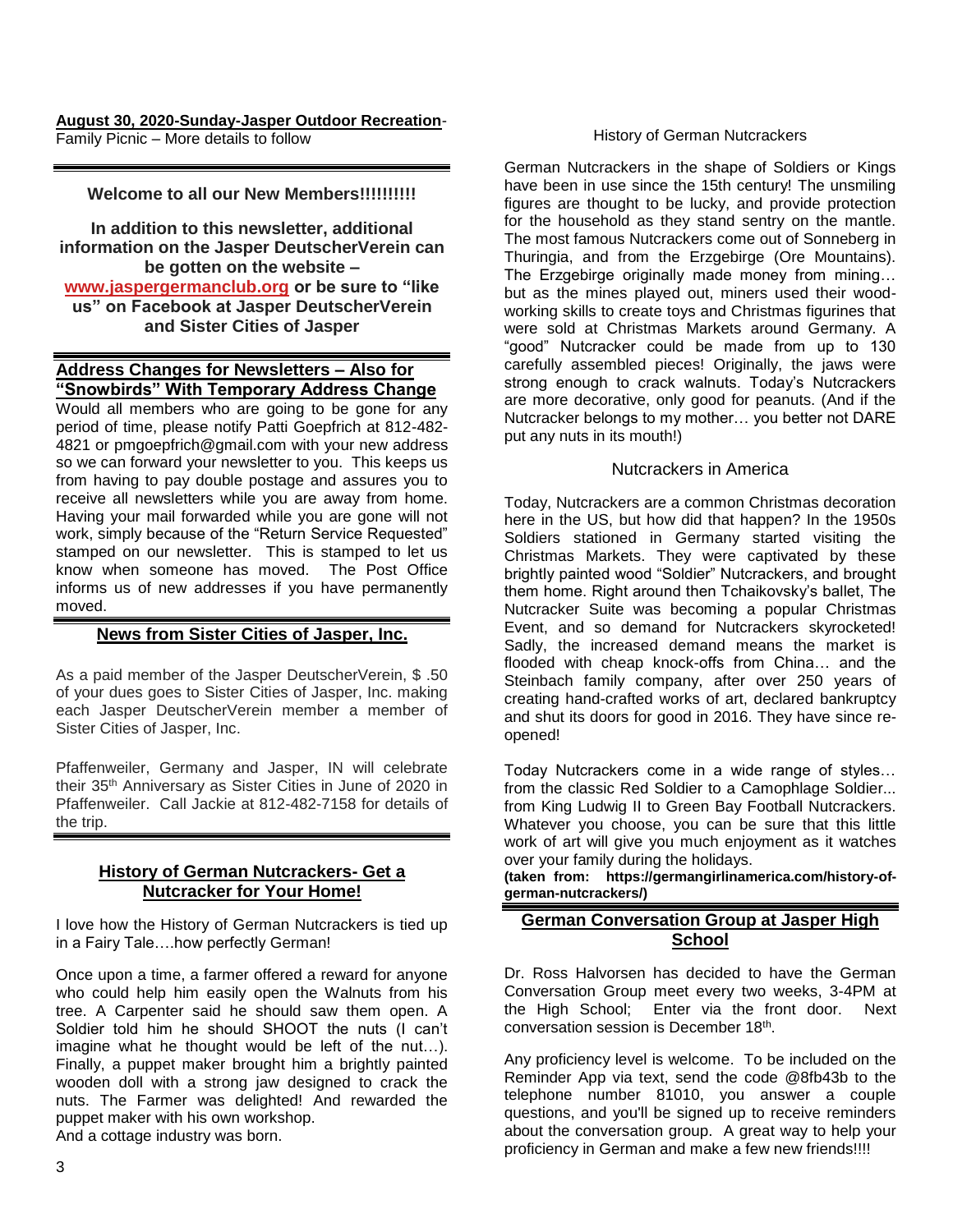Also, German 102 will be offered at VUJC in the spring. The course is free to students over 60! More info to follow!!!!!

# **Current Image of German Exchange Showcase and call out for more display items.**

If you have anything you would be willing to have something displayed in the showcase, please contract Ross at 812-482-6050.



# **MEMBERSHIP**

Dues for the DeutscherVerin are \$10 a person. Out of this \$10, a \$1 will go to the Jasper DeutscherVerein (German Club) German Heritage Endowment, \$.50 per member for dues to Sister Cities of Jasper, Inc., and \$8.50 to Jasper DeutscherVerein for postage and meetings. Dues can be mailed to DeutscherVerein, P.O. Box 15, Jasper, IN 47547-0015.

# **Epiphany and the Sternsinger**

# Christmas Traditions: Star Singers, January 6 and C+M+B

In Austria and parts of Germany and Switzerland, Christmas does not officially end until January 6. That date commemorates the religious feast day known as Epiphany or das Dreikönigsfest ("three kings festival") in German. Today in many parts of German-speaking Europe the day is known for the fundraising Christmas custom of "Star Singers."

January 6 (Epiphany) is a legal holiday in Austria, in three states of Germany, and in three Swiss cantons, as well as in parts of the canton of Graubünden (Grisons). In Spain and many parts of Latin America, January 6 is the most important day for exchanging Christmas gifts. Children eagerly await the day, when they awake to find gifts left by the Three Wise Men (or Three Kings, Los Tres Reyes Magos). For children in many Spanishspeaking lands, this day is more important than Christmas Day itself, when they might receive only a token gift or two. January 6 in Spain roughly

corresponds to December 6 in Austria and Germany, when Nikolaus leaves gifts for children there.

#### C+M+B

In Austria and in Catholic regions of Germany and Switzerland, Epiphany is also the date when people (including Sternsinger) finish carrying out the traditional "C+M+B" house-blessing ceremony, with an inscription on or above the door. The inscription shown below (for 2008 in Bavaria) is in the standard format used in Germany, although there are regional variations.



A typical "C+M+B blessing" inscription over a house entry door in Bavaria. PHOTO: Wikimedia Commons

Traditionally, the three letters in the inscription stand for the names of the three Wise Men (Magi): Caspar, Melchior and Balthasar (German spelling). Another possible explanation is that "C+M+B" stands for the Latin phrase: Christus mansionem benedicat, which translates into "Christ bless this house." The inscription is usually made with chalk that has been blessed by a local Catholic priest.

The inscription format for 2015 would be: 20\*C+M+B+15, in which the star (\*) represents the star of Bethlehem and the three crosses (+) represent the Holy Trinity: Father, Son, and Holy Spirit. The names of the Magi (Wise Men, die Weisen) from the East are never mentioned in the Bible, but come from sixth century Roman Church (Latin) tradition. The number three is taken from the gifts mentioned: gold, frankincense and myrrh (Gold, Weihrauch, Myrrhe); the Bible never really mentions how many Magi came to Bethlehem.

#### **Sternsinger**

Although the Sternsinger custom dates back to the 16th century, in modern times (since 1959) the custom in German-speaking Europe has become a charitable, fundraising event. Officially known as Aktion Dreikönigssingen ("Operation Three Kings Singing") in Germany, the annual event is sponsored by the Catholic church and Catholic youth organizations. Most of the participants are young people (boys and girls) who dress in costumes resembling what the Magi supposedly wore when they visited the baby Jesus. With the leader carrying a star, the costumed Star Singers walk from house to house and sing special traditional Star Singer carols. At each stop they also solicit donations for various childrens' charities in Germany and abroad, as well as programs to end hunger in parts of the world. In Catholic regions, especially in rural areas or in smaller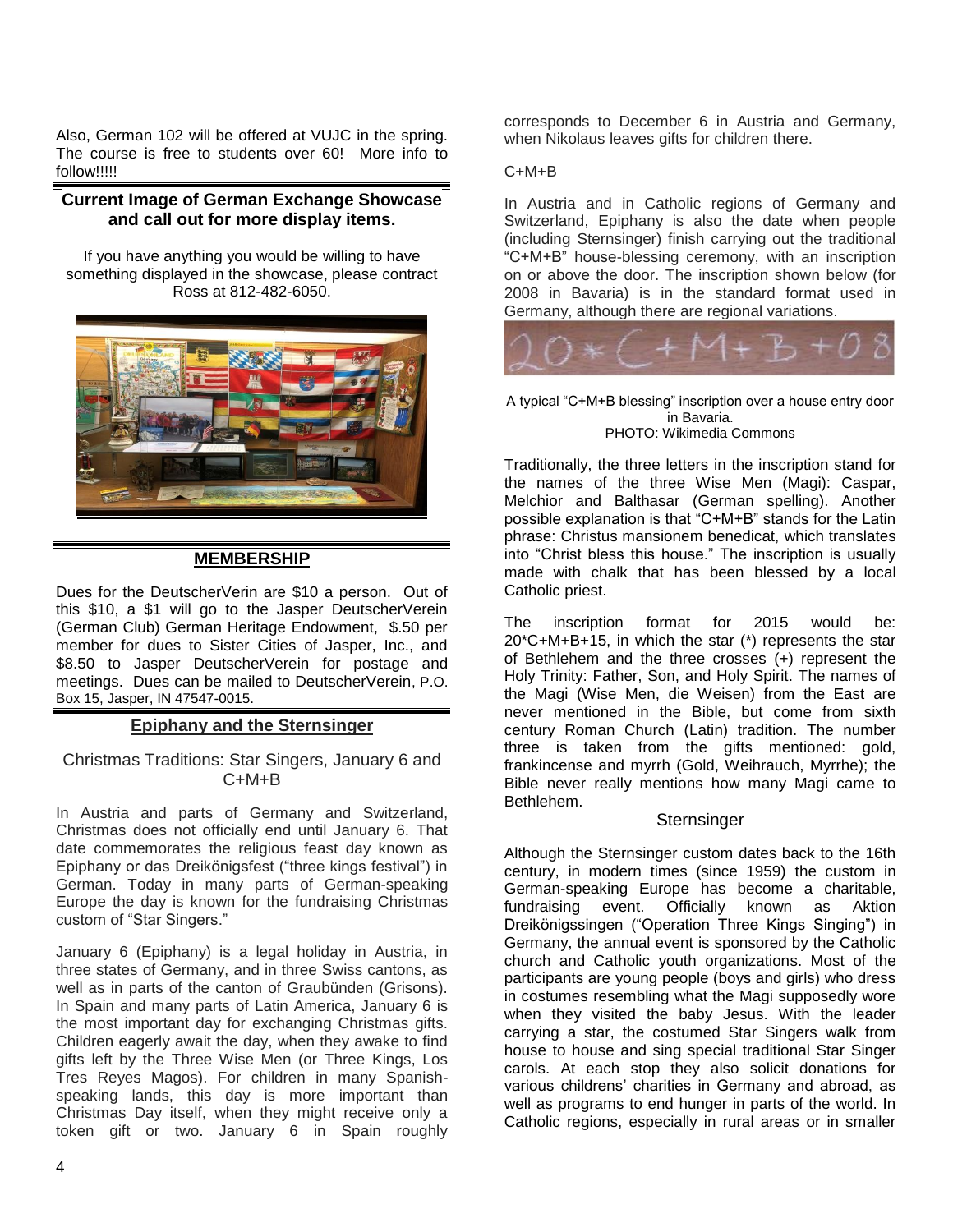towns, the Star Singers may also inscribe the C+M+B house-blessing inscriptions mentioned above.

. **https://www.german-way.com/history-andculture/holidays-and-celebrations/christmas/epiphanysternsinger/**

#### **Erinnerst Du Dich?**

DeutscherVerein Officers and Board of Directors

1980 Dan Wehr-President Gary Egler-Vice President Jeanne Holler-Secretary Ron Kieffner-Treasurer Larry Hanselman, Harvey Berger, Dave Buehler, and Jan Hulsman 1981 Dan Wehr-President Gary Egler-Vice President Jeanne Holler-Secretary Ron Kieffner-Treasurer Larry Hanselman, Harvey Berger, Dave Buehler, and Jan Hulsman 1982 Gary Egler-President Ron Kieffner-Vice President Nancy Burton-Secretary Jan Hulsman-Treasurer Jim Corn, Don Rasche, Mary Jane Roeder, and Dan Wehr 1983 Ron Kieffner-President Jim Corn-Vice President Nancy Burton-Secretary Jan Hulsman-Treasurer Dan Wehr, Dr. George Meunich, Claude Eckert, and Gary Egler 1984 Ron Kieffner-President Al Astrike-Vice President Rita Corn-Secretary Nancy Burton-Treasurer Claude Eckert, Jan Hulsman, Dr. George Meunich, and Dennis Fritz 1985

Lowell Glendening-President Dennis Fritz-Vice President Pat Hochgesang-Secretary Nancy Burton-Treasurer Claude Eckert, Rita Corn, Dr. George Meunich, and Ron Kieffner

1986 Bob Verkamp-President Dr. Bernard Nonte-Vice President Sharon Hoffman-Secretary Marlene Truesdale-Treasurer

Dan Wehr, Ron Kieffner, Al Astrike, Claude Eckert, and Dr. George Meunich 1987 Bob Verkamp-President Dr. Bernard Nonte-Vice President Sharon Hoffman-Secretary Rita Egler-Treasurer Dan Wehr, Ron Kieffner, Al Astrike, Dr. George Meunich, Claude Eckert, and Lowell Glendening 1988 Bob Verkamp-President Fred Hollinden-Vice President Ruth Wibbels-Secretary Rita Egler-Treasurer Dan Wehr, Ron Kieffner, Nancy Burton, Eileen Schaber, Claude Eckert, and Lowell Glendening 1989 Fred Hollilnden-President Norb Kreilein-Vice President Ruth Wibbels-Secretary Rita Egler-Treasurer Nancy Burton, Eileen Schaber, Dan Wehr, Linus Lechner, Tom Kunkel, and Bob Verkamp 1990 Fred Hollinden-President Norb Kreilein-Vice President Sharon Dilger-Secretary Rita Egler-Treasurer Tom Kunkel, Nancy Burton, Bob Verkamp, Dan Wehr, Eileen Schaber, and Linus Lechner 1991 Norb Kreilein-President Dave Buehler-Vice President Sharon Dilger-Secretary Rita Egler-Treasurer Nancy Burton, Linus Lechner, Raymie Eckerle, Fred Hollinden, Matthias Hilger, and Dan Wehr 1992 Norb Kreilein-President Dave Buehler-Vice President Sharon Dilger-Secretary Rita Egler-Treasurer Nancy Burton, Matthias Hilger, Dan Wehr, Linus Lechner, Fred Hollinden, and Raymie Eckerle 1993 Dave Buehler-President Dave Prechtel-Vice President Sharon Dilger-Secretary Rita Egler-Treasurer Matthias Hilger, Linus Lechner, Dan Wehr, Nancy Burton, and Raymie Eckerle 1994 Dave Buehler-President Dave Prechtel-Vice President Sharon Dilger-Secretary Rita Egler-Treasurer Matthias Hilger, Linus Lechner, Dan Wehr, Nancy Burton, and Raymie Eckerle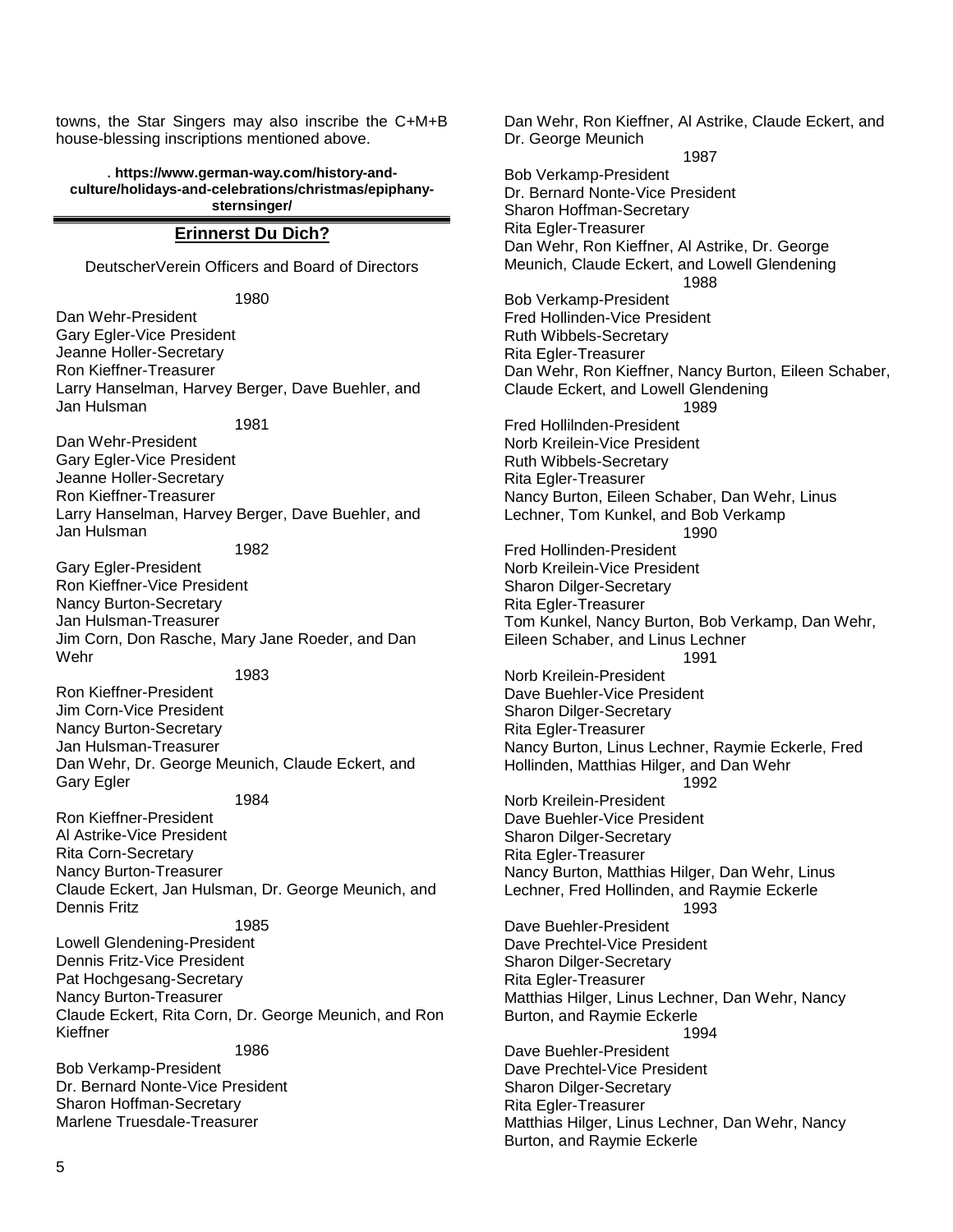1995 Dave Prechtel-President Dean Frick-Vice President Sharon Dilger-Secretary Rita Egler-Treasurer Matthias Hilger, Dan Wehr, Raymie Eckerle, Linus Lechner, Nancy Burton, and Dave Buehler 1996 Dave Prechtel-President Dan Hoffman-Vice President Sharon Hoffman-Secretary Rita Egler-Treasurer Matthias Hilger, Dan Wehr, Raymie Eckerle, Linus Lechner, Nancy Burton, Dave Buehler 1997 Dan Hoffman-President Rafe Ackerman-Vice President Sharon Hoffman-Secretary Rita Egler-Treasurer Dave Prechtel, Nancy Burton, Dave Buehler, Dan Wehr, Vic Knies, Matthias Hilger, Raymie Eckerle, Linus Lechner, and Bob Dilger 1998 Dan Hoffman-President Rafe Ackerman-Vice President Sharon Hoffman-Secretary Rita Egler-Treasurer Dave Prechtel, Nancy Burton, Dave Buehler, Dan Wehr, Vic Knies, Matthias Hilger, Raymie Eckerle, Linus Lechner, and Bob Dilger 1999 Rafe Ackerman-President Darren Patterson-Vice President Phyllis Ackerman-Secretary Rita Egler-Treasurer Dan Hoffman, Matthias Hilger, Nancy Burton, Dave Prechtel, Linus Lechner, Dave Buehler, Raymie Eckerle, and Bob Dilger 2000 Rafe Ackerman-President Darren Patterson-Vice President Phyllis Ackerman-Secretary Rita Egler-Treasurer Dan Hoffman, Matthias Hilger, Nancy Burton, Dave Prechtel, Linus Lechner, Dave Buehler, Raymie Eckerle, Bob Dilger, Dan Wehr, and Rob Deppert 2001 Darren Patterson-President Dan Gutgsell-Vice President Patti Goepfrich-Secretary Rita Egler-Treasurer Rafe Ackerman, Nancy Burton, Dave Buehler, Bob Dilger, Rob Deppert, Raymie Eckerle, Matthias Hilger, Linus Lechner, Dave Prechtel, and Dan Wehr 2002 Darren Patterson-President Dan Gutgsell-Vice President Patti Goepfrich-Secretary

Rita Egler-Treasurer Nancy Burton, Dave Buehler, Bob Dilger, Rob Deppert, Raymie Eckerle, Jim Gutgsell, Matthias Hilger, Linus Lechner, and Dan Wehr 2003 Dan Gutgsell-President Bob Dilger-Vice President Patti Goepfrich-Secretary Rita Egler-Treasurer Dave Buehler, Raymie Eckerle, Jim Gutgsell, Matthias Hilger, Linus Lechner, and Dan Wehr 2004 Dan Gutgsell-President Bob Dilger-Vice President Patti Goepfrich-Secretary Rita Egler-Treasurer Fr. John Boeglin, Dave Buehler, Raymie Eckerle, Jim Gutgsell, Matthias Hilger, Janet Kluemper, Linus Lechner, and Dan Wehr 2005 Bob Dilger-President Virgil Gress-Vice President Ruth Wibbels-Secretary Rita Egler-Treasurer Fr. John Boeglin, Dave Buehler, Raymie Eckerle, Dan Gutgsell, Jim Gutgsell, Matthias Hilger, Janet Kluemper, Linus Lechner, and Dan Wehr 2006 Bob Dilger-President Virgil Gress-Vice President Ruth Wibbels-Secretary Rita Egler-Treasurer Fr. John Boeglin, Dave Buehler, Raymie Eckerle, Dan Gutgsell, Jim Gutgsell, Matthias Hilger, Janet Kluemper, Linus Lechner, and Dan Wehr 2007 Virgil Gress-President Al Bennett-Vice President Ruth Wibbels-Secretary Rita Egler-Treasurer Fr. John Boeglin, Dave Buehler, Bob Dilger, Raymie Eckerle, Dan Gutgsell, Jim Gutgsell, Matthias Hilger, Janet Kluemper, Linus Lechner, and Dan Wehr 2008 Virgil Gress-President Al Bennett-Vice President Ruth Wibbels-Secretary Rita Egler-Treasurer Fr. John Boeglin, Dave Buehler, Bob Dilger, Raymie Eckerle, Patti Goepfrich, Dan Gutgsell, Jim Gutgsell, Matthias Hilger, Janet Kluemper, Linus Lechner, and Dan Wehr 2009 Al Bennett-President Birnie Jeffries-Vice President Barb Schmitt-Secretary

Rita Egler-Treasurer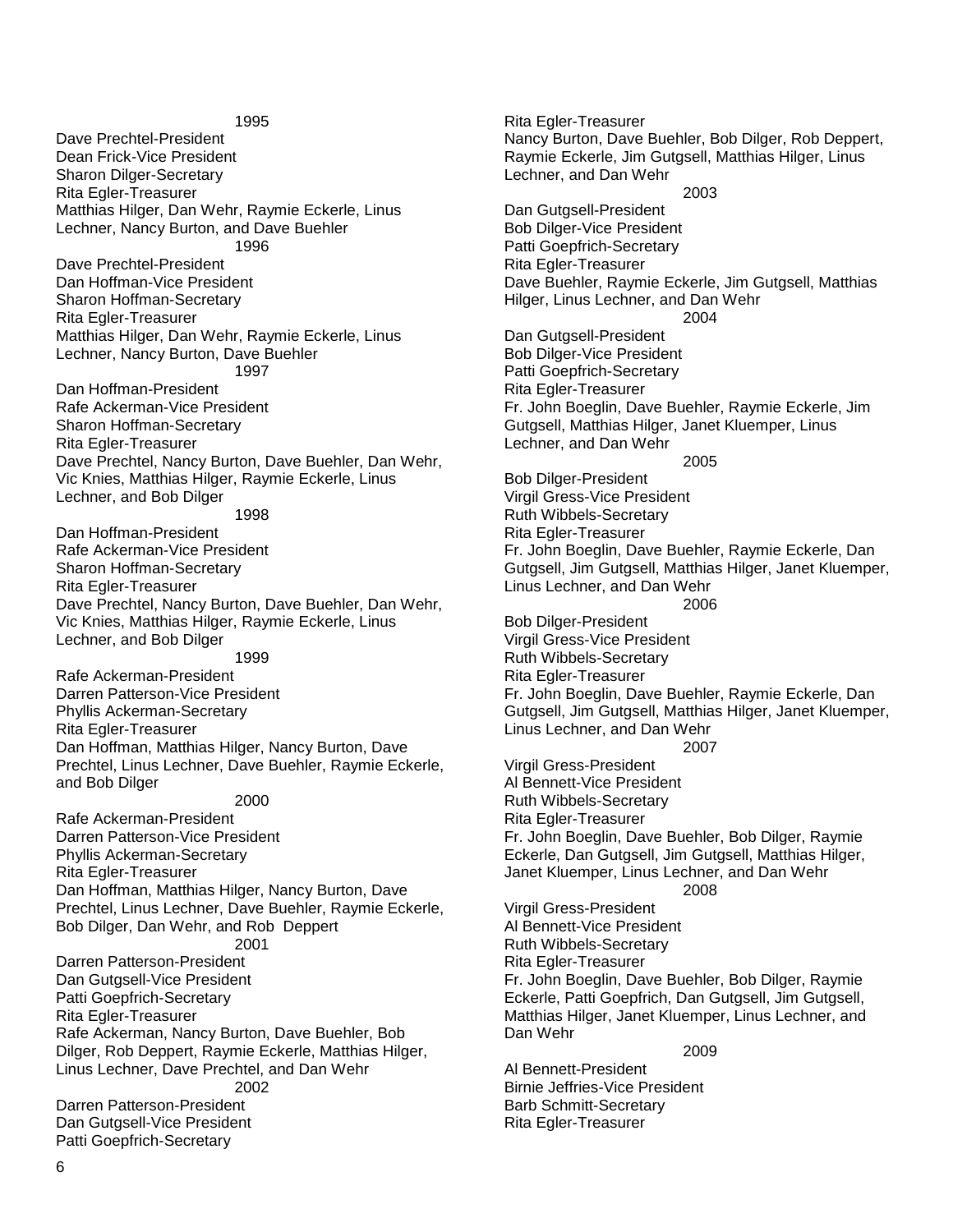Fr. John Boeglin, Dave Buehler, Bob Dilger, Raymie Eckerle, Patti Goepfrich, Virgil Gress, Dan Gutgsell, Jim Gutgsell, Matthias Hilger, Janet Kluemper, Linus Lechner, and Dan Wehr

2010

Al Bennett-President Birnie Jeffries-Vice President Barb Schmitt-Secretary Rita Egler-Treasurer Fr. John Boeglin, Dave Buehler, Bob Dilger, Raymie Eckerle, Patti Goepfrich, Virgil Gress, Dan Gutgsell, Matthias Hilger, Janet Kluemper, Linus Lechner, and Dan Wehr

2011

Birnie Jeffries-President Bridgette Jarboe-Vice President Barb Schmitt-Secretary Rita Egler-Treasurer Al Bennett, Fr. John Boeglin, Dave Buehler, Bob Dilger, Raymie Eckerle, Patti Goepfrich, Virgil Gress, Dan Gutgsell, Matthias Hilger, Janet Kluemper, Linus Lechner, and Dan Wehr

2012

Birnie Jeffries-President Bridgette Jarboe-Vice President Barb Schmitt-Secretary Rita Egler-Treasurer Mike Ackerman, Al Bennett, Dave Buehler, Raymie Eckerle, Patti Goepfrich, Matthias Hilger, Janet Kluemper, Patrick Schuler, and Dan Wehr

2013

Bridgette Bartley-President Mike Ackerman-Vice President Barb Schmitt-Secretary Rita Egler-Treasurer Al Bennett, Dave Buehler, Raymie Eckerle, Patti Goepfrich, Birnie Jeffries, Patrick Schuler, Dan Wehr, and Sandy Wehr

#### 2014

Bridgette Bartley-President Mike Ackerman-Vice President Barb Schmitt-Secretary Rita Egler-Treasurer Al Bennett, Dave Buehler, Raymie Eckerle, Patti Goepfrich, Mike Hochgesang, Patrick Schuler, Dan Wehr, and Sandy Wehr

#### 2015

Mike Ackerman-President Barb Schmitt-Secretary Laura Grammer-Treasurer Al Bennett, Bridgette Bartley, Dave Buehler, Rita Egler, Raymie Eckerle, Patti Goepfrich, Mike Hochgesang, Patrick Schuler, Dan Wehr, and Sandy Wehr 2016

Mike Ackerman-President Steve Schmitt-Vice President Barb Schmitt-Secretary Laura Grammer-Treasurer

Al Bennett, Bridgette Bartley, Dave Buehler, Rita Egler, Patti Goepfrich, Mike Hochgesang, Patrick Schuler, Dan Wehr, and Sandy Wehr

2017

Steve Schmitt-President Mike Brescher-Vice President Barb Schmitt-Secretary Laura Grammer-Treasurer Mike Ackerman, Al Bennett, Bridgette Bartley, Dave Buehler, Rita Egler, Patti Goepfrich, Mike Hochgesang, Patrick Schuler, Dan Wehr, and Sandy Wehr 2018 Steve Schmitt-President Van Ziegler-Vice President Barb Schmitt-Secretary Laura Grammer-Treasurer Mike Ackerman, Al Bennett, Bridgette Bartley, Dave Buehler, Rita Egler, Mike Hochgesang, Patrick Schuler, Dan Wehr, and Sandy Wehr

2019

Van Ziegler-President Paul Siegel-Vice President Barb Schmitt-Secretary Mike Ackerman-Treasurer Al Bennett, Bridgette Bartley, Dave Buehler, Rita Egler, Laura Grammer, Mike Hochgesang, Steve Schmitt, Patrick Schuler, Dan Wehr, and Sandy Wehr

*Thank you to all of these individuals who have generously contributed their time and talents to the Jasper DeutscherVerein. Also, thanks to their families for sharing them with us!!!!!!!!*

#### **Milestones of the Jasper DeutscherVerein**

**(**Information taken from Board Meeting Minutes, Club Meeting Minutes, and Press Releases. For reference-in the day, the Gamble Building was where the present City

Office Building stands and the present City Office parking lot was gravel and that is where the Strassenfest beer garden was along with the dancing area and stage)

#### **1980**

Founded in January, 1980, in Jasper, Indiana, USA, for the purpose of promoting interest in the community of our German heritage, history of the community, Bavarian architecture, etc. This is to be a purely social club.

First official event, The Faschnacht, at the Jasper Holiday Inn on February 9, 1980.

The first meeting of the Board of Directors and officers of the DeutscherVerein was February 21, 1980 at the Schnitzelbank.

Mrs. Sabine Jordan arrived in Dubois County to conduct a one-year study of the German-American heritage in the county. Her study, funded by grants from the Indiana Committee for the Humanities and the German American Bank Foundation, was pioneered by Stephen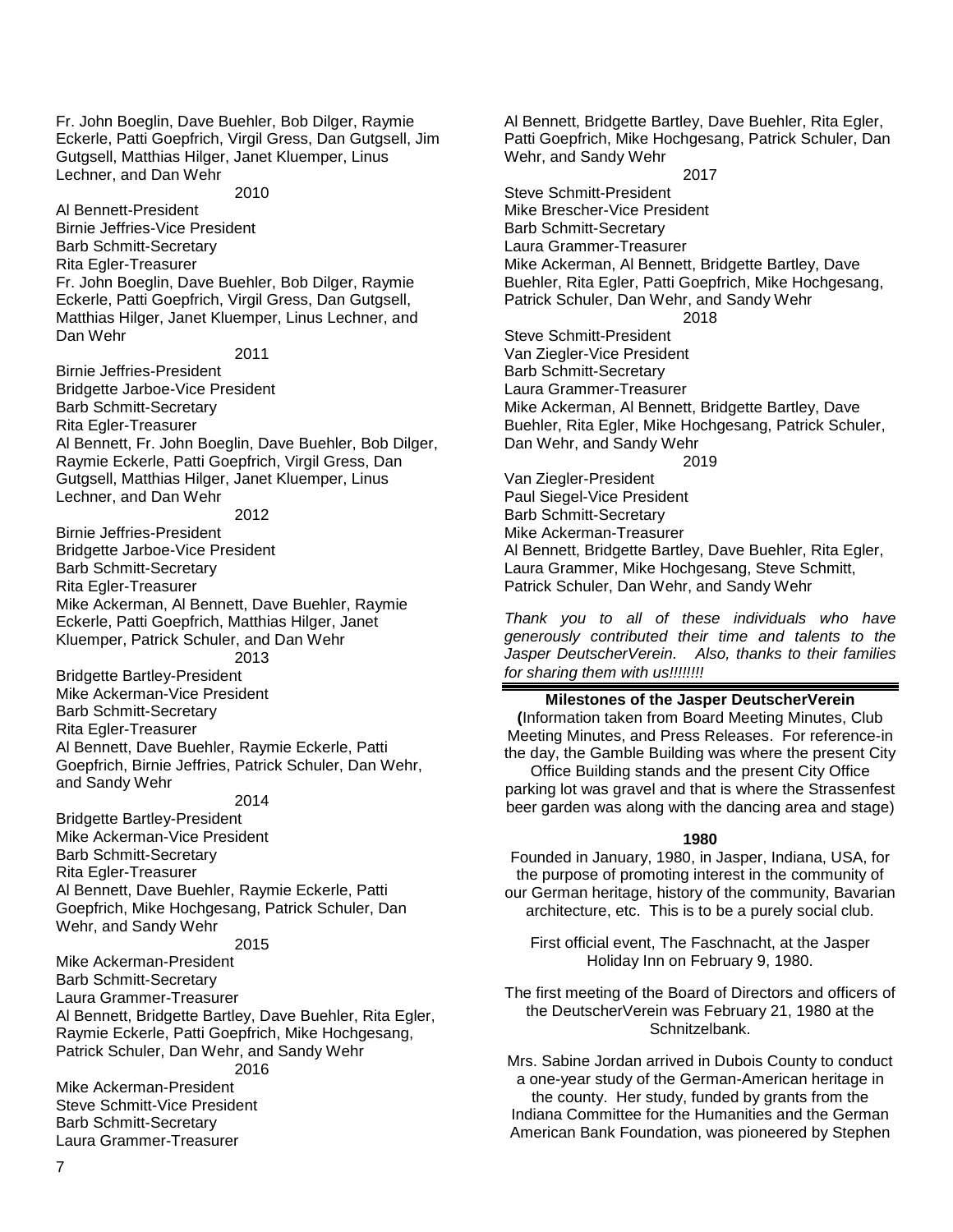Harroff, a specialist in German-Americans in Indiana who spent three weeks in 1978 studying the feasibility of the larger study of the county's heritage. The Jasper Community Arts Commission and the Friends of the Arts are administering the study.

#### **1981**

39 individuals departed Jasper on June 21st and visited Germany, Austria, and Switzerland.

Sabine Jordon's job as "Humanist in Residence" ends in June of 1981.

The DeutscherVerein made a contribution to Kim Hulsman and Clare Wagner who will study in Germany. The DeutscherVerein also donated books on German heritage to the Jasper Public Library.

In October, the Jasper Kinderlein performed for the DeutscherVerein. This group consisted of children from the five schools in the Greater jasper Consolidated School System who sang and danced in their native German costumes.

#### **1982**

The DeutscherVerein provided financial support for four Jasper High School students who studied in Germany for six weeks.

In November of 1982, Mary Jo Meuser, German Language Teacher at Jasper High School, presented information to the DeutscherVerein on a four week German exchange program. The German students would arrive here in April of 1982 and the Jasper students would go to Germany in June of 1984.

The DeutscherVerein purchased a tape "Jasper's German Heritage" and donated it to the Jasper Public Library.

#### **1983**

The Jasper Action Team is in search of a Sister City in the Baden area.

Ruth Reichmann of Sister Cities International gave a presentation to the club on the potential of a Sister City for Jasper.

The Deutscher Verein has their first German Food Stand during the Strassenfest.

#### **1984**

Plans for a club trip to Germany and Austria are in full swing.

Two Sister Cities are being considered – Pfaffenweiler, Germany and Lofer, Austria. A final decision will be made after the upcoming trip.

In November, Pfaffenweiler, Germany was chosen to be the Sister City of Jasper. Claude Eckert consented to

chair the program. A group from Pfaffenweiler will visit Jasper in April.

#### **1985**

Elaine Astrike was appointed as Newsletter Editor.

Harold Burton and Jim Corn were chosen to work on the placement of a May Pole near the Square. A \$1,000 was budgeted for this project.

\$1,000 was also budgeted to build a permanent dance floor in the Strassenfest Beer Garden.

An organizational meeting of Sister Cities of Jasper, Inc. was held on January 15<sup>th</sup>. Some of the familiar family names of the Pfaffenweiler area are: Bauman, Bauer, Berger, Birk, Brinkman, B\Daschle, Egloff, Fink, Gutgsell, Dischinger, Eckerle, Eckert, Haas, Huber,

Kaiser, Klein, Kunkel, Kunkler, Lechner, Gramelspacher, Metzger, Meurer, Neumann, Schafer, Schmidt, Schneider, Schnell, Schuler, Stenftenagel, Scherle, Troxler, Wagner, Weber, Winkler, and Zeller.

A joint meeting of the Historical Society, Strassenfest Committee, Sister Cities of Jasper, Inc., and the DeutscherVerein was held in March. Sabine Jordan spoke on the "One Thousand Year History of Pfaffenweiler".

Forty-one guests from Pfaffenweiler visited Jasper in May and the Sister City Proclamation was signed. Guests from Germany included Gerhard Auer, Hermann and Waltraude Baumann, Rita and Calba Edy Bledau, Martha Bosch, Peter Bosch, Rudolph Bosch, Walter Bosch, Rolf W. Brednich, Stefan and Theresia Eckerle, Louisa Eichhorn, Herman Elmlinger, Robert Fehrenbach, Fritz and Brigitte Gutgsell, Kurt and Irma Hanser, Heinrich Haury, Henry Heddick, Gustav and Luise Kiefer, Stephan and Agath Kiefer, Manfred Lais, Johann and Marianne Luhr, Arnald Pfaff, Paul Schuble, Eberhard and Irmagard Schuler, Joseph and Hilda Schweizer, Roswitha Seelin, Herman Seelinger, Annaliese Steinhart, Axel Steinhart, Hugo Steinhart, and

Anneliese Vogel.

Dedication of the Maypole took place on October 10, 1985. Special guest was Lt. Gov. John Mutz.

#### **1986**

Conversational German classes continue.

Three students from Pfaffenweiler arrived for three weeks in Jasper.

Six students from Jasper High School students traveled to Pfaffenweiler during the summer.

The Volkstanzgruppe Marienfeld, a German fold dance troupe, visited Jasper and performed during the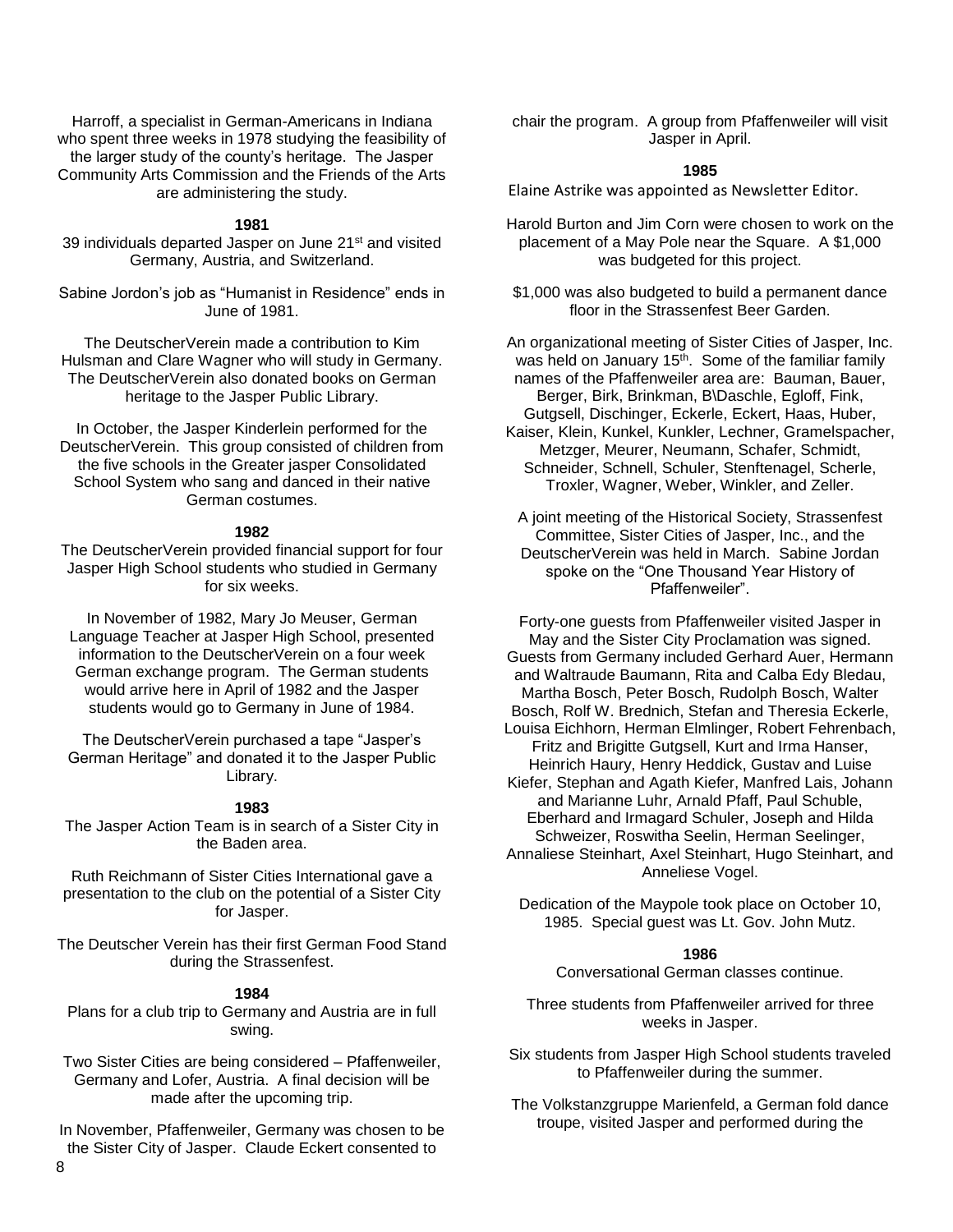Strassenfest. Members of the DeutscherVerein hosted the dancers in their homes.

This is the first year Apple Strudel was sold in the Food Stand during Strassenfest.

 A new event at this year's Strassenfest is a Polka Contest.

Stones from Pfaffenweiler are on display at the Jasper Public Library.

Discussions took place on erecting signs at various city limits signifying the Sister City Partnership with Pfaffenweiler.

The DeutscherVerein subsidized a convocation for the Jasper High School and the Jasper Middle School.

#### **1987**

Twenty-three students from Staufen Gymnasium, the high school near Pfaffenweiler attend Jasper High School for one month. Three are from Pfaffenweiler.

Nineteen students from Jasper High School attended Staufen Gymnasium for one month. Three stay in Pfaffenweiler.

Indiana's Gov. Robert Orr visited Pfaffenweiler.

The DeutscherVerein subsidized a convocation for the Jasper High School and the Jasper Middle School.

City of Jasper adopted a city flag. A Jasper City Flag was sent to Pfaffenweiler.

The German Club of Jasper High School is selling a book of German proverbs, prayers, etc.

Food stand got a "face lift".

Lights for the murals on the east side of the Gamble building were completed in time for the Strassenfest. The DeutscherVerein also financed a portion of the bronze plaques which identified the four panel murals on the Gamble building.

Pfaffenweiler's brass band, Batzenberger Winzerkapelle, visited Jasper and performed during the Strassenfest. Sixty-five people from Germany made the trip to Jasper. Fritz and Brigitte Gutgsell and residents from Pfaffenweiler were the special guests at the Strassenfest.

The Log Sawing Contest was introduced at the Strassenfest. Joe Eckerle was chairman.

German American Day was celebrated on October 6<sup>th</sup> at the Good Samaritan Nursing Home. Mayor Jerome Alles signed the Proclamation.

#### **1988**

The DeutscherVerein held an "Authentic Old Fashion Day of Butchering" on the Leonard and Viola Wehr Farm.

Members of the DeutscherVerein and Sister Cities of Jasper visited Pfaffenweiler and other areas of Germany.

Ambassador to West Germany visited Jasper.

#### **1989**

DeutscherVerein club dues are raised. Effective January 1<sup>st</sup>, family membership is \$10 and single membership is \$5.

A curio cabinet was placed in the Schnitzelbank to display items of the DeutscherVerein.

Clemens Huppe of Pfaffenweiler spent time in Jasper working at Kimball Electronics and is staying with Al and Rosina Schuler.

Claude Eckert received the Maurice Endwright Award from the Indiana Federation of Older Hoosiers for his work in establishing and maintaining Jasper and Pfaffenweiler as Sister Cities.

New stand for Strassenfest constructed. Committee members were Joe and Irene Eckerle, Leo and Lora Lou Eckerle, Leonard and Dennis Wehr, Bob Fleck, Jerry Jahn, Joe Niehaus, and Dave Prechtel.

(to be continued in February newsletter)

# **"Ein Prosit"**

Ein Prosit Ein Prosit der Gemutlichkeit Ein Prosit Ein Prosit der Gemutlichkeit Eins, Zwei, Drei, G'suffa! Zicke, zacke, zicke, zacke Hoy, Hoy, Hoy, Kindermachen, Kindermachen Ya Ya Ya Motorcycle, Motorcycle Vroom, Vroom, Vroom Der Deutscher Verein is Voonderbar!!

*At this time of Christmas, let us remember the less fortunate of our communities. This would be a great time to make a donation to any organization helping those in need in our communities!!!! Your generosity will be appreciated!* 

.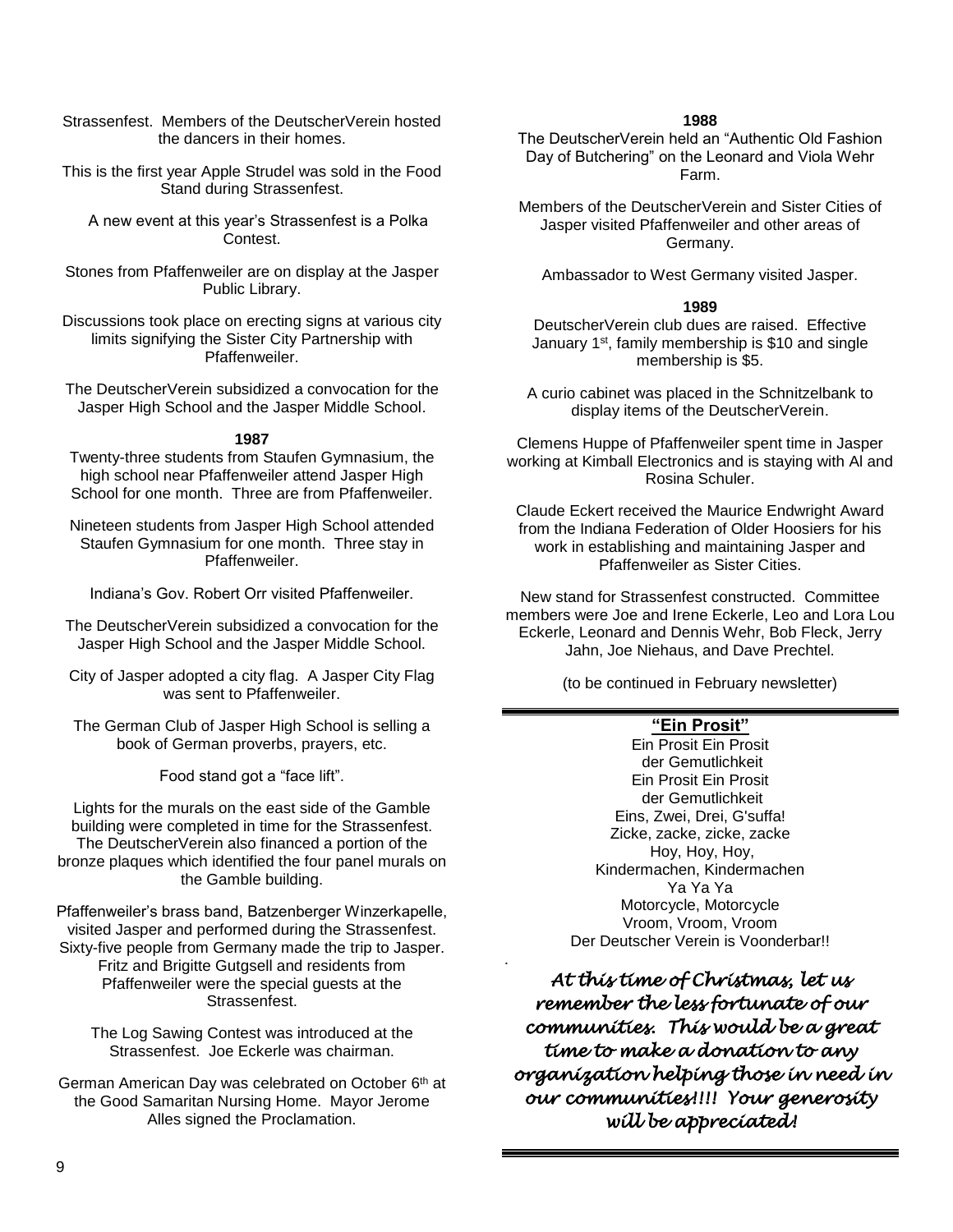**Note:** There will not be a newsletter in January, 2020. Watch for news releases and emails concerning club activities. Sorry for any inconvenience.

*Patti*

# **Grilled Cheese Dippers**

Prep 15 min Total 35 min Ingredients 7 Servings 6

#### **Ingredients**

1tablespoon butter

1/8 teaspoon garlic powder

1/3 cup panko crispy bread crumbs (from 8-oz box)

1 can (8 oz) refrigerated crescent dough sheet

3 slices (0.8 oz each) deli sliced American cheese, cut in half

3 Cheddar cheese sticks (0.75 oz each), unwrapped and cut in half crosswise

Your favorite tomato soup, if desired

#### **Steps**

Heat oven to 375°F. Line large cookie sheet with cooking parchment paper. In small microwavable bowl, microwave butter and garlic powder uncovered on High 20 to 30 seconds or until butter is melted. Stir in bread crumbs; transfer to pie plate or shallow dish.

Unroll dough sheet on work surface; reshape into 12x8 inch rectangle. With pizza cutter or sharp knife, cut dough sheet into 6 squares, 4x4 inches each.

Place 1 cheese slice half and 1 cheese stick half onto 1 end of each square near center. For each roll-up, roll side with cheese, rolling to opposite side, and pinching seam to secure. Continue for remaining roll-ups.

Roll dough sticks into bread crumbs; place seam side down on cookie sheet. With sharp knife, pierce top of each dough stick 3 times. Bake 15 to 19 minutes or until dough is golden brown and baked through. Serve warm with tomato soup.

#### (**taken from:**

**[https://www.pillsbury.com/recipes/grilled-cheese](https://www.pillsbury.com/recipes/grilled-cheese-dippers)[dippers](https://www.pillsbury.com/recipes/grilled-cheese-dippers)**)



# **Endowments at the Dubois County Community Foundation**

#### **Jasper Deutscher Verein (German Club) German Heritage Endowment**

A donor-advised endowment to benefit generations in ensuring that our German heritage is preserved and enriched in Jasper and Dubois County.

#### **Claude and Martina Eckert Sister Cities Endowment**

A designated endowment to provide support to Sister Cities of Jasper, Inc. to support the Jasper/Pfaffenweiler relationship.

A gift to the Jasper DeutscherVerein (German Club) German Heritage Endowment or to the Claude and Martina Eckert Sister Cities Endowment is a wonderful way to remember that special someone. A gift in honor of someone or in memory of someone may be given. The Dubois County Community Foundation will send a letter of acknowledgment to the individual being honored or to the family of someone being remembered. Send your gift along with the appropriate information to the Dubois County Community Foundation, P. O. Box 269, Jasper, IN 47547-0269. Envelopes are also available at the greeting table at each club meeting.

Enclosed is my gift of \$ to the (Please specify appropriate Endowment) Name: \_\_\_\_\_\_\_\_\_\_\_\_\_\_\_\_\_\_\_\_\_\_\_\_\_\_\_\_\_\_\_\_\_\_\_\_\_\_\_ Address: \_\_\_\_\_\_\_\_\_\_\_\_\_\_\_\_\_\_\_\_\_\_\_\_\_\_\_\_\_\_\_\_\_\_\_\_\_ City/State/Zip:

\_\_\_\_\_\_\_\_\_\_\_\_\_\_\_\_\_\_\_\_\_\_\_\_\_\_\_\_\_\_\_\_\_\_\_\_\_\_\_\_\_\_\_\_\_

I want my gift to be in memory of / in honor of:

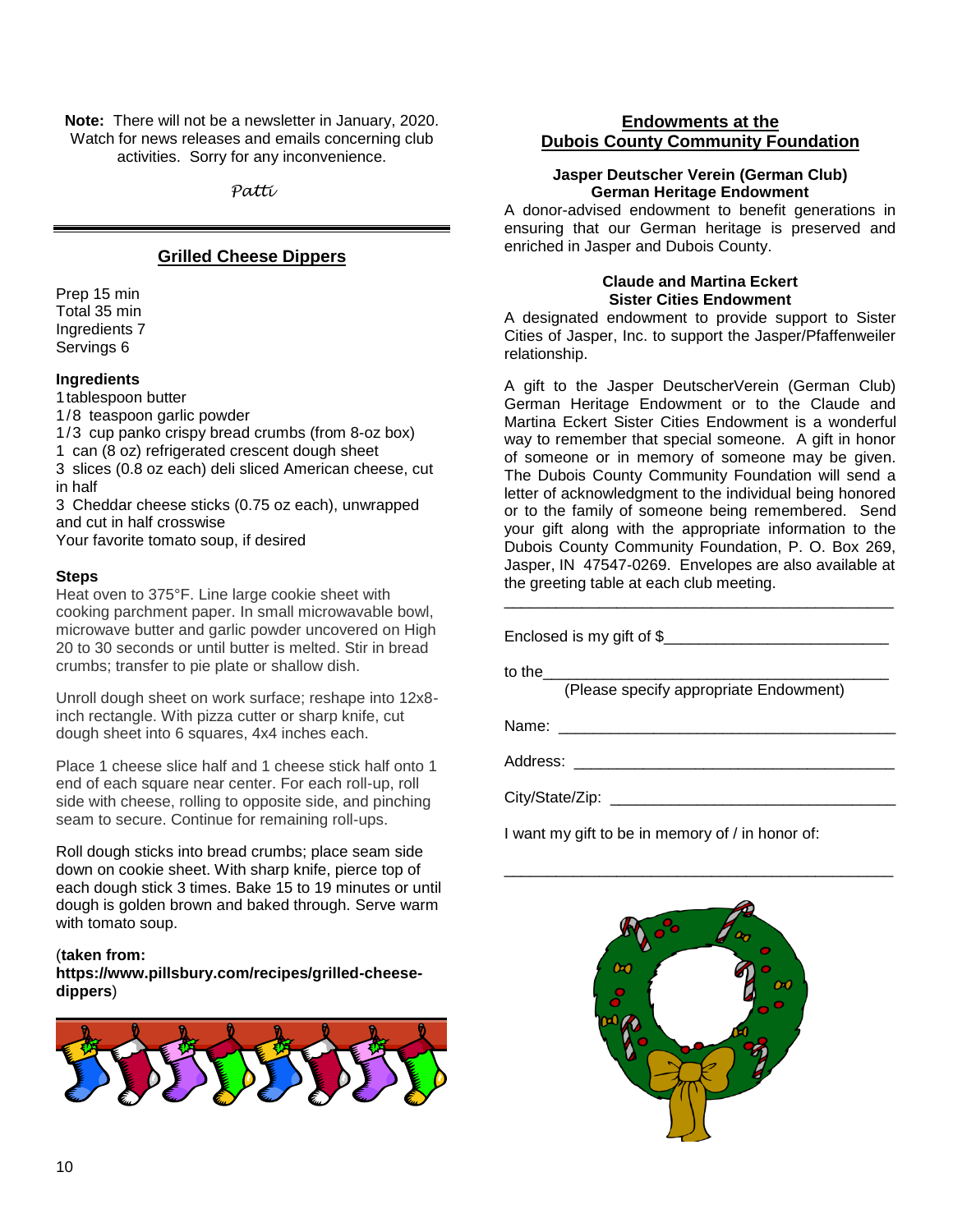# **Membership Dues**

It's that time of year again! Please submit your dues for 2020 by completing and sending in the following form by January 31, 2020. Thanks!

| SEND TO: Jasper Deutscher Verein, P.O. Box 15,<br>Jasper, IN 47547-0015 - Attn: Mike Ackerman |
|-----------------------------------------------------------------------------------------------|
|                                                                                               |
|                                                                                               |
|                                                                                               |
|                                                                                               |
|                                                                                               |
| [circle one]<br>Single Membership (\$10.00) or Couple Membership (\$20.00)                    |
| [circle one]<br>New Membership or Membership Renewal                                          |
| Please indicate the year which dues are to be applied: ___________                            |



*Merry Christmas and Happy New Year to All!!!!* 

 $\overline{r}$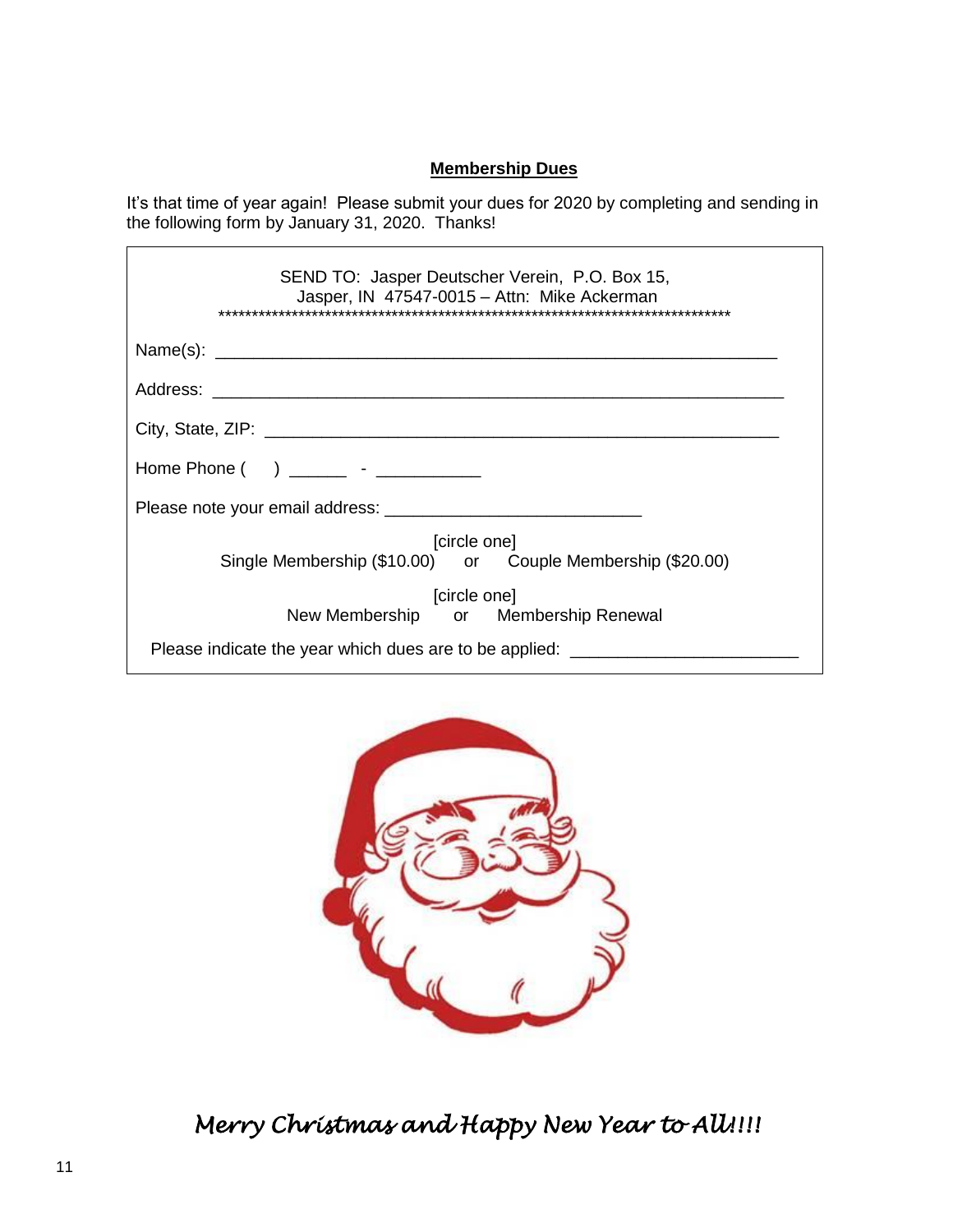Return Service Requested

# *Be safe and enjoy the time with your families and friends!!!!!!!!!*

| Deutscher Verein                                           |                                                          |
|------------------------------------------------------------|----------------------------------------------------------|
|                                                            |                                                          |
| Officers:                                                  | Directors:                                               |
| Van Ziegler – President                                    | Al Bennett                                               |
| van.ziegler@twc.com 812-482-6228                           | <b>Bridgette Bartley</b><br>Dave Buehler                 |
| <b>Paul Siegel - Vice President</b>                        | Rita Egler                                               |
| psiegel@agsllc.net                                         | Laura Grammer<br>Mike Hochgesang<br><b>Steve Schmitt</b> |
| Mike Ackerman - Treasurer                                  | <b>Patrick Schuler</b><br>Danny Wehr                     |
| mike@ackoil.com                                            | Sandy Wehr                                               |
| <b>Barb Schmitt - Secretary</b><br>barbschmitt12@gmail.com |                                                          |
| Die Zeitung                                                |                                                          |
| Editor: Patti Goepfrich                                    |                                                          |